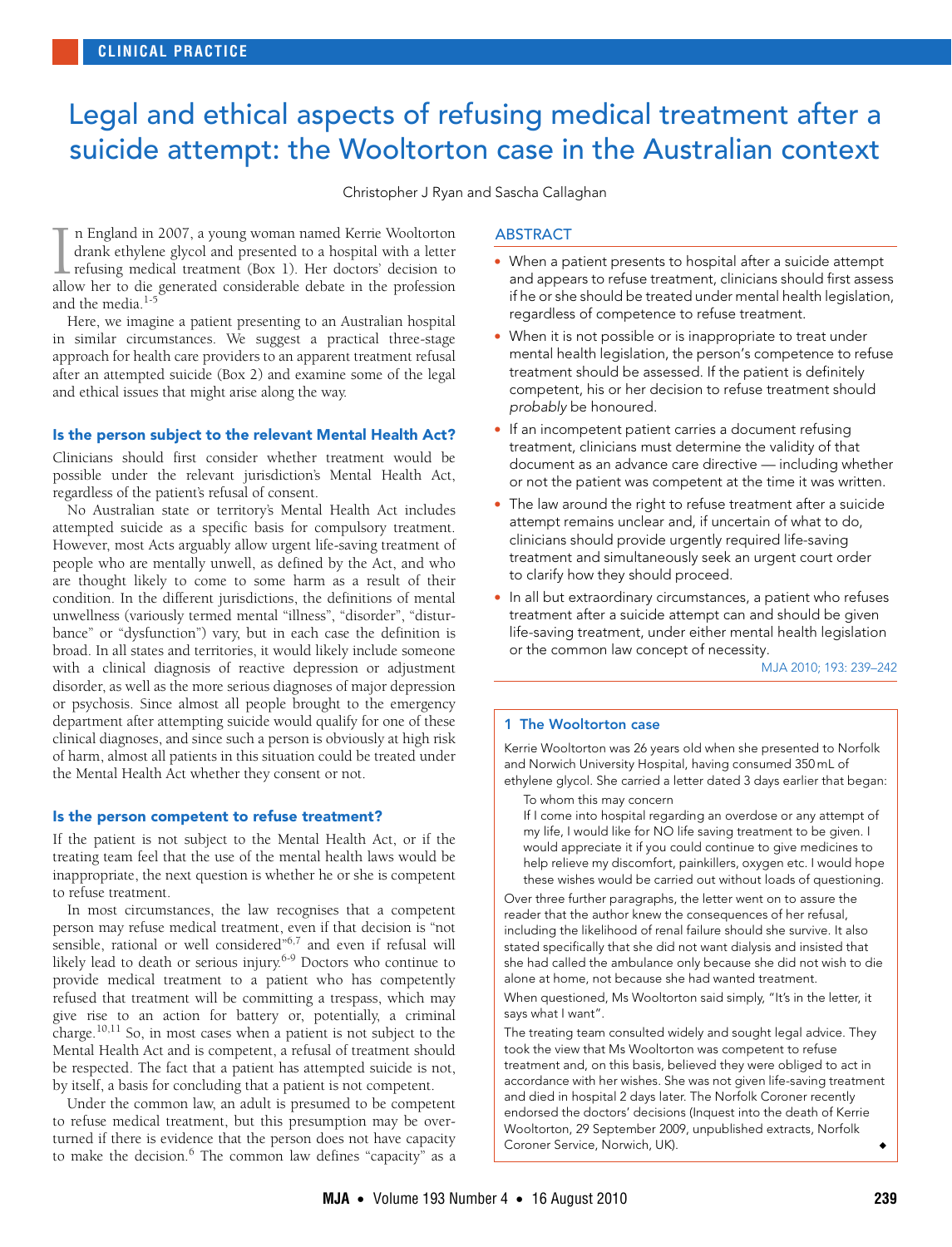#### **CLINICAL PRACTICE**

sufficient understanding of the nature, purpose and effects of the proffered treatment,<sup>12</sup> and demands that the competent patient be able to do three things: comprehend and retain the treatment information; believe the information; and weigh it among other factors to reach a decision. $6,13$  $6,13$  The patient must also be able to communicate the decision.<sup>14</sup> Some states and territories have defined capacity in their guardianship legislation, but most definitions are based on this common law interpretation. Sufficiency of capacity is seen as a spectrum, and, the more profound the consequences of the decision, the higher the level of capacity that must be demonstrated.<sup>[6](#page-3-1)[,7,](#page-3-2)[13](#page-3-8)</sup> A decision that is likely to lead to the patient's death will require demonstration of a high level of capacity.

An unconscious patient will always be incompetent.<sup>14</sup> If the patient is conscious, clinicians must carefully assess his or her mental state and cognition. Patients who arrive at hospital after a toxic ingestion will often be delirious or intoxicated with the substance they have taken. Ethylene glycol, for example, causes a state like alcohol intoxication within an hour or so.<sup>[15](#page-3-10)</sup> Even a mildly delirious or intoxicated patient will lack the level of capacity required to comprehend, retain and weigh information about a choice with such profound consequences.

Patients in clear consciousness, not subject to the Mental Health Act, will require detailed assessment of their capacity. They must be provided with information about the risks and benefits of treatment options and information about the consequences of not being treated. Clinicians must decide whether the patient can comprehend and retain the treatment information. An ability to paraphrase the information provided is evidence of comprehension and retention. To be competent, patients must also believe the information. This is not to say they may not disagree with the information given; rather, they must not be affected by a delusion that interferes with their ability to believe it. Of course, if the patient has a delusion, he or she will usually be treatable under the Mental Health Act. Finally, the doctor must decide if the patient can weigh the information and use it to reach a decision. This element is best tested by a series of Socratic questions probing the patient's motivation for his or her choice and clarifying apparent inconsistencies.

It is important to note that a competent decision to refuse treatment need not be rational per se, and need not be based on beliefs that everybody shares — Jehovah's Witnesses may competently refuse a blood transfusion based on their religious beliefs. However, it is important that the patient's reasoning be internally consistent and follow logically from any starting premises.<sup>[14](#page-3-9)</sup> The law also recognises that confusion, shock, fatigue, pain or fear may all erode capacity.<sup>[7](#page-3-2)[,13](#page-3-8)</sup>

If the patient is definitely competent and not subject to the Mental Health Act, then his or her decision to refuse treatment should *probably* be honoured (see "Other considerations"). If the patient is not competent but is carrying a document requesting no treatment, the next step is to examine that document. If the patient is incompetent and carries no such document, he or she should be treated according to an assessment of his or her best interests, notwithstanding a stated refusal of that treatment.<sup>[6](#page-3-1),16</sup> Guardianship laws in all Australian states and territories provide for consent to be given by a substitute decisionmaker in the same circumstances.



#### Does the person have a document refusing treatment?

If a patient is not competent, any document refusing medical treatment will require further consideration as to whether it may be a valid advance care directive under state or territory laws.

As a general rule, if an advance care directive is made by a capable adult, is clear and unambiguous, and extends to the situation at hand, it must be respected.<sup>[6](#page-3-1)</sup> All jurisdictions require that the patient was competent at the time it was completed.

Most people who present in a manner similar to Ms Wooltorton will not have made a considered decision to die.<sup>17</sup> For most, the attempt will be impulsive, and a suicide note, even one refusing treatment, will be unwitnessed, written in the context of that impulsive decision, and will contain insufficient information to make a confident judgement about the person's capacity.<sup>18</sup> Even Ms Wooltorton's note, which was unusually direct and specific, contained little information on which to judge her capacity at the time of writing. It provided no justification for her decision, told nothing of how she came to it, and, in requesting that no questions be asked of her, made an unreasonable and unrealistic demand. It was certainly not detailed enough to allow the in-depth analysis of capacity required to be reasonably sure that she was competent when she wrote it.

Ms Wooltorton had taken similar overdoses in the past, for which she had received life-saving medical treatment. After her previous overdoses, she seemed to have decided, at least for a time, to get on with life. Were things different this time? Why? How long had things been different? Why had she called the ambulance, knowing there was a good chance she would be treated against her will? Why was it so important that she not die alone, that she would risk almost certainly not dying at all? Is it possible that her calling the ambulance revealed an ongoing ambivalence about dying that was not apparent in the letter's text?

Leaving the law to one side momentarily, it is generally suggested that competent decisions, at least those with profound and irreversible consequences, must be well considered and consistent with a person's usual or sustained life views.<sup>19</sup> This is not to imply that people cannot change their minds, but rather that such choices should be consistent with a person's agency, or what they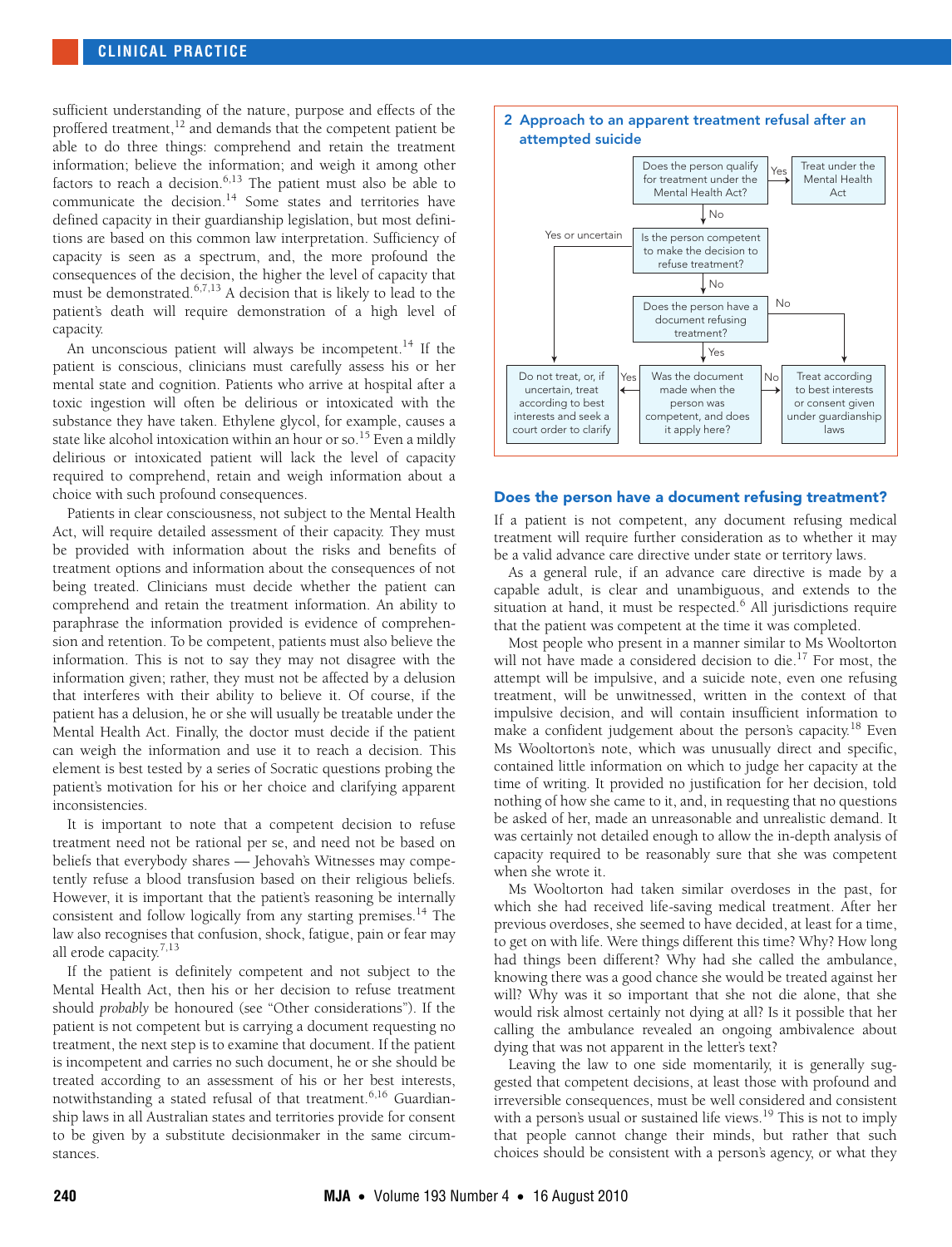generally want from life. This notion recognises that we may all be impulsive and make decisions that we might normally (and will later) regret. It holds that, when it comes to important irreversible decisions, our normal selves have a sort of moral primacy and deserve a chance to reconsider the actions of our impulsive selves. Recognition of this concept partly underlies the provisions for a cooling-off period after making certain significant financial commitments — like buying a home or even entering into a mobile phone contract. This need for consistency with a person's "normal self" raises significant problems when assessing a refusal of treatment in a situation like Ms Wooltorton's. Although she presented with a letter declining treatment, she refused or, more likely, was unable $^{15}$  to justify her decision in terms of her normal wishes and desires.

In any case, whether or not a person's agency has been fully engaged in a decision to refuse treatment is not a direct consideration in the common law test for competence — unless it indicates that the patient has not understood the nature, purpose and effects of the proposed treatment. It is not clear to what extent Ms Wooltorton did, or could, participate in a discussion to allow a proper assessment of her capacity, and her doctors may have largely had to guess. They guessed she was competent according to the law, and the coroner, who clearly sympathised with the difficulties the treating clinicians faced, agreed (Inquest into the death of Kerrie Wooltorton, 29 September 2009, unpublished extracts, Norfolk Coroner Service, Norwich, UK). In the end though, without the ability to check with her directly, their judgement was only a guess made with limited information.

A suicide note like Ms Wooltorton's should be distinguished from other more conventional advance directives, like those refusing blood transfusion for Jehovah's Witnesses, or those refusing specific treatments for people with terminal illness. These documents are typically carefully constructed, witnessed, appear to reflect more considered opinion, and may offer much less room for doubt on validity and applicability.

#### Other considerations

If a patient's decision to refuse treatment is clearly and unambiguously competent, or their advance directive is clearly and unambiguously valid and applicable, then health professionals should *probably* honour the patient's decision. We use the qualifier "probably" here because, even in these situations, which we believe will be very rare, there are still ethical and legal arguments against giving effect to a decision to refuse treatment that need further consideration. For example, while the right to autonomy is strong, in some circumstances there may be competing rights and interests that are sufficient to override a competent decision to refuse treatment. These may include the state's interests in preventing suicide and the need to protect innocent third parties, such as dependent children and even fetuses.<sup>[20](#page-3-15)</sup>

While the strength of these other rights and interests are not certain, they may, in theory at least, be sufficient to invalidate a competent patient's decision to refuse medical treatment — particularly in an attempted suicide. If this were the case, and the patient were not treated, it might be possible for the patient's family to bring an action in negligence with a hefty damages claim. Kerrie Wooltorton's parents have reportedly begun such proceedings.<sup>[21](#page-3-6)</sup> There is also the possibility that refusal to treat in these circumstances might be construed as aiding and abetting a suicide attempt, which is illegal in all Australian states and territories.

Some jurisdictions provide a defence to people who use force to prevent a suicide (*Crimes Act 1900* [NSW] s. 574B; *Crimes Act 1900* [ACT] s. 18; *Crimes Act 1958* [Vic] s. 463B; *Criminal Law Consolidation Act 1935* [SA] s. 13A). This defence protects against criminal prosecution and may also prevent a civil claim; however, the applicability of this defence to the case of an otherwise valid refusal of medical treatment is not established.

#### If there is uncertainty

If the treating doctors remain uncertain about the patient's capacity or about the validity of an advance directive, or if they are uncertain as to whether an apparently competent request to refuse treatment should be followed (eg, because of concerns about aiding a suicide), there is a further option. They may provide lifesaving treatment under the doctrine of necessity and simultaneously seek an urgent court order to clarify these questions.

Admittedly, this course of action is not risk-free, as a court may ultimately disagree with the clinicians' interim assessment of the patient's capacity, and there is a risk of civil and criminal liability for assault if the doctrine of necessity were held by a court not to apply in these circumstances. However, the law recognises that where there is genuine doubt about the legality of a decision to refuse treatment, that doubt falls to be resolved in favour of the preservation of life, at least until the legality of the refusal is confirmed. $6,7$  $6,7$  $6,7$ 

#### Conclusion

A presentation like Ms Wooltorton's places an enormous burden on the treating team. In addition to the clinical demands associated with treating a patient with a life-threatening condition, clinicians must do their best to ascertain the patient's capacity for his or her apparent decision, consider the correct ethical course, and navigate through uncharted legal waters.

While ultimately each case will need to be examined on its individual merits, we believe that, in most cases, clinicians will be acting ethically and within the law if they provide treatment to such patients, unless the patient cannot be treated under mental health legislation and there is no doubt that the patient's refusal of treatment is competent.

#### Competing interests

None identified.

#### Author details

Christopher J Ryan, MB BS, FRANZCP, Senior Clinical Lecturer and Consultation-Liaison Psychiatrist<sup>1,2</sup>

Sascha Callaghan, BEc(SocSci), LLB(Hons), Research Scholar1

1 Centre for Values, Ethics and the Law in Medicine, University of Sydney, Sydney, NSW.

2 Discipline of Psychiatry, University of Sydney, Sydney, NSW. Correspondence: christopher.ryan@sydney.edu.au

#### **References**

- <span id="page-2-0"></span>1 Appleby L. The verdict on Wooltorton — clarifying the law [letter]. RCPsych News 2010; January. http://www.rcpsych.ac.uk/members/ rcpsychnews/january2010/applebyletter.aspx (accessed May 2010).
- 2 McLean SAM. Live and let die. BMJ 2009; 339: b4112.
- 3 Bashir FA, Crawford M. Autonomy or life saving treatment for the mentally vulnerable [letter]? BMJ 2009; 339: b4400.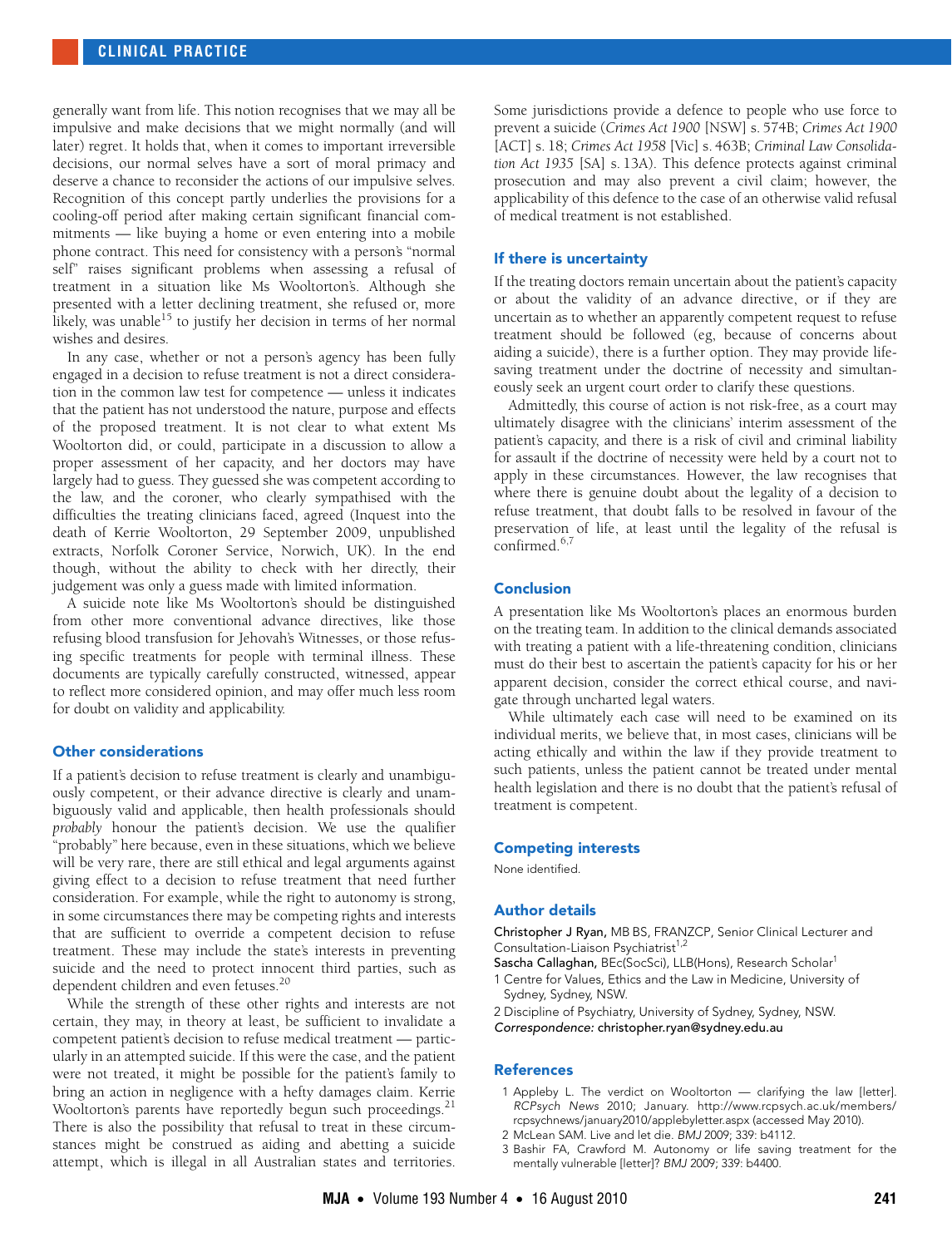- 4 Dyer C. Coroner rules that treating 26 year old woman who wanted to die would have been unlawful. BMJ 2009; 339: b4070.
- <span id="page-3-0"></span>5 Smith R, Laing A, Devlin K. Doctors feared saving suicidal young woman. Sydney Morning Herald 2009; 2 Oct: 6.
- <span id="page-3-1"></span>6 Hunter and New England Area Health Service v A [2009] NSWSC 761.
- <span id="page-3-2"></span>7 Re T (Adult: Refusal of Treatment) [1992] EWCA Civ 18.
- 8 Airedale Hospital Trustees v Bland [1992] UKHL 5.
- <span id="page-3-3"></span>9 Re PVM [2000] QGAAT 1.
- <span id="page-3-4"></span>10 Brightwater Care Group (Inc) v Rossiter [2009] WASC 229.
- <span id="page-3-5"></span>11 Secretary, Department of Health and Community Services v JWB and SMB ("Marion's Case") [1992] HCA 15.
- <span id="page-3-7"></span>12 Re C (Adult: Refusal of Medical Treatment) [1994] 1 All ER 819.
- <span id="page-3-8"></span>13 Re MB (Medical Treatment) [1997] EWCA Civ 1361.
- <span id="page-3-9"></span>14 Stewart C, Biegler P. A primer on the law of competence to refuse medical treatment. Aust Law J 2004; 78: 325-342.
- <span id="page-3-10"></span>15 Leth PM, Gregersen M. Ethylene glycol poisoning. Forensic Sci Int 2005; 155: 179-184.
- <span id="page-3-11"></span>16 F v West Berkshire Health Authority [1990] UKHL 1.
- <span id="page-3-12"></span>17 Hall RCW, Platt DE, Hall RCW. Suicide risk assessment: a review of risk factors for suicide in 100 patients who made severe suicide attempts. Psychosomatics 1999; 40: 18-27.
- <span id="page-3-13"></span>18 Barr W, Leitner M, Thomas J. Self-harm or attempted suicide? Do suicide notes help us decide the level of intent in those who survive? Accid Emerg Nurs 2007; 15: 122-127.
- <span id="page-3-14"></span>19 Richardson G. Autonomy, guardianship and mental disorder: one problem, two solutions. Mod Law Rev 2002; 65 (5): 702-723.
- <span id="page-3-15"></span>20 Stewart C. Public interests and the right to die: compelling reasons for overriding the right to self-determination. Issues Paper 14. Sydney: Australian Institute of Health, Law & Ethics, 2001.
- <span id="page-3-6"></span>21 Bingham J, Cockcroft L, Prince R. Family of 'living-will' girl to sue hospital. Telegraph (London) 2009; 2 Oct: 7.

(Received 16 Jan 2010, accepted 6 Jun 2010) ❏